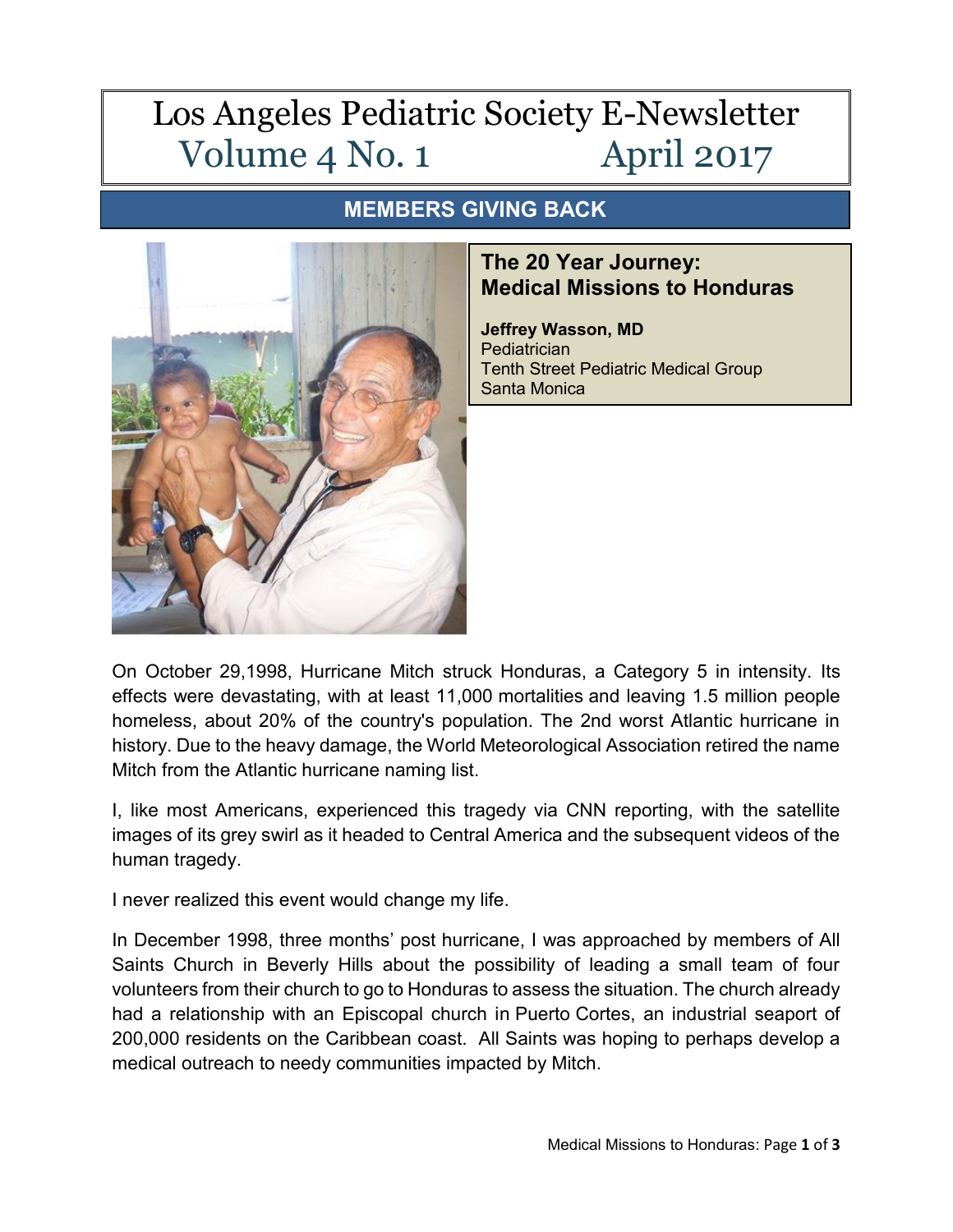As a pediatrician in private practice in Santa Monica I felt somewhat ill prepared for the challenge. Although, my medical school training included a brief second year elective in public health, and I had spent a few years' post residency at a public health clinic in East Los Angeles, but Honduras? My Spanish language skills were proficient, but parasitic disease, cholera, et. al? It sounded daunting, but intriguing. Somehow, I just felt the need to go.

Upon our arrival in Puerto Cortes, 3 months' post Hurricane, the city was in ruins, with spotty electricity, rivulets of water and mud still meandering through the streets and structures in disrepair. The pastor, who was our contact person and guide, toured us through the city, which included surveying the homeless shelters that were set up in school gymnasiums. We spent one day hiking into the jungle to see Barba Chelles, a village of a few hundred that had been isolated from access to medical care.



*Waiting at the village of Barba Chelles* 

Well, you didn't need to be an epidemiologist to know the medical needs were significant.

Thus, began what is now a near 20 year, annual medical mission to Honduras. With the ongoing help of the parish at All Saints Church, our team has grown to about 20 volunteers, including two pediatricians and internists, an optometrist, nurses, pharmacy staff, and translators. We organize and inventory about 2000 lbs. of medicines, including vitamins, anti-parasitics, antibiotics, antihypertensives and antidiabetics and visit the same four rural villages yearly. We convert their rudimentary, but lovely, churches or schoolrooms into medical clinics and provide care to about 1200 children and adults during our one week mission.